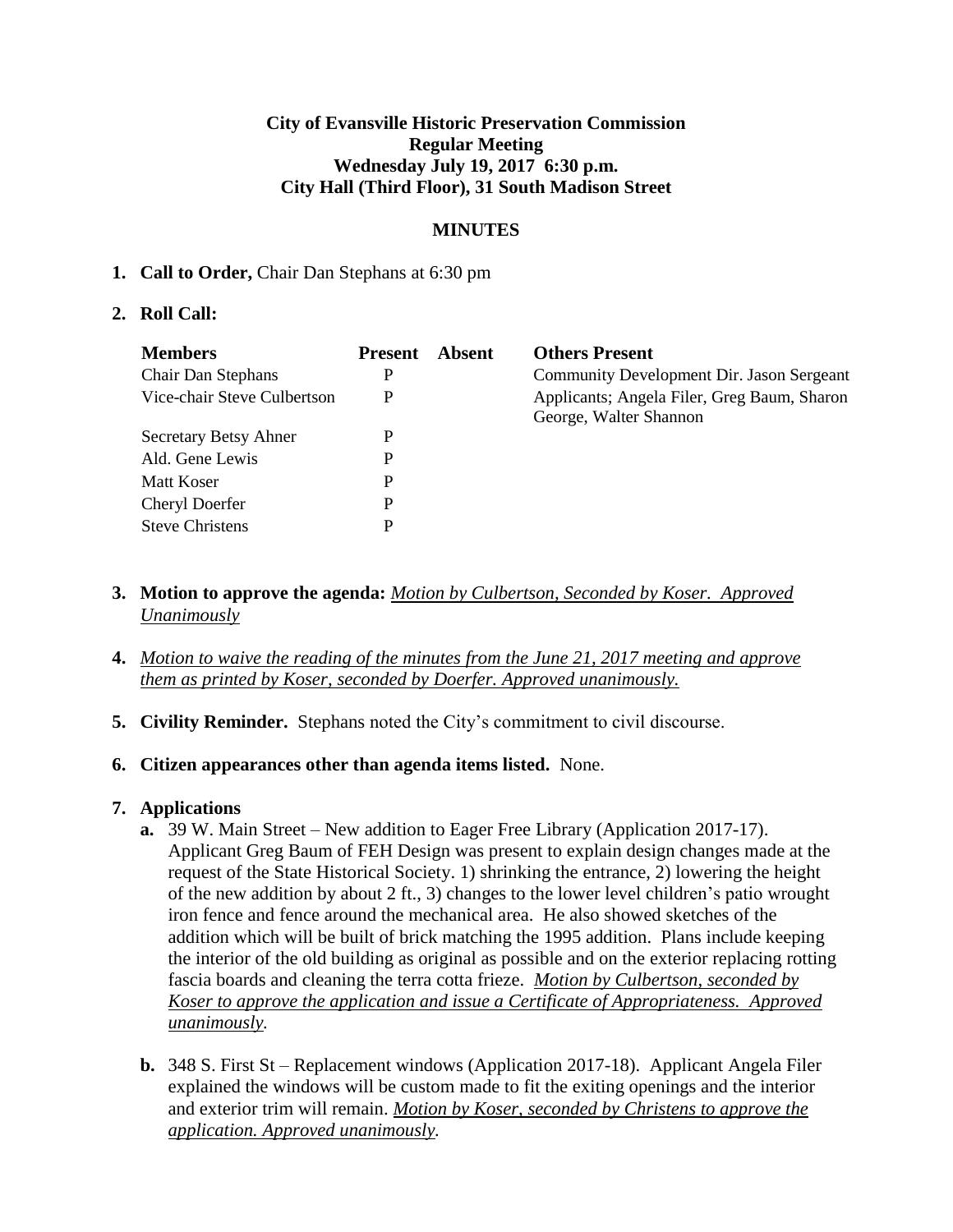- **c.** 341 W. Main Street New Fence (Application 2017-19). Sharon George explained that a chain link fence was removed in 2016 and she would now like to erect a 4 ft. tall ornamental metal fence that will be similar to the next door neighbor's fence. *Motion by Culbertson, seconded by Koser to approve the application. Approved unanimously.*
- **d.** 104 W. Main St. New porch, replace roof, add signage and other repairs (Application 2017-20) Applicant Walter Shannon discussed the restoration of the John M. Evans Hall with a goal of using it for his law office. *Motion by Koser, seconded by Doerfer to approve the application. Approved unanimously.*

# **8. New Business**

**a.** 243 W. Main St. – Clarification and possible action regarding conditions of approval. Steve Culbertson recused himself and stepped down from his seat on the Commission. He asked for clarification on the trim on the windows in his new addition. He would like to make the top trim peaked to match the existing windows. Ahner recalled that at the previous meeting it was said "replicating details in a new addition tends to give a false history" of the building. Culbertson said he would like to make the windows peaked so they would shed water better. *Motion by Koser, second by Christens to rescind the condition that the window trim be flat on top and issue a new certificate of appropriateness. Approved with Culbertson abstaining.*

# **9. Old Business**

- **a.** Continuation of discussion of protection of individual properties. Jason has been given a copy of what was recorded on a plaqued house in the 1990's. He said it is not an onerous covenant and nothing in it is more restrictive than the current ordinance. It does provide a second layer of protection to the property. The current ordinance allows landmarking outside of a district and it may be good to have a conversation with the property owners about their cooperation with the Commission. (Koser left the meeting at this time.) Stephans stated that we could consider landmarking to protect homes outside of the district and we need clarification on the 4 houses that are currently outside of a historic district. Lewis pointed out that houses constructed in the 50's and 60's are now reaching historic status and an effort should be made to reach out and educate those homeowners. Jason suggested there could be three levels of protection: 1) symbolic or honorary, 2) protection, 3) preservation, as in the historic districts. He will continue to research this topic and will contact Attorney Wilson's office to ask if he has records of what may have been drafted. He will ask if there were deed restrictions and try to gain a better understanding of what the homeowners were required to do.
- **b.** Lake Leota Park Misc. Projects (Placeholder.)
	- i. Scoreboard update Nelson Young is not able to donate the time to do a drawing at this time but would donate wood when needed.
	- ii. Veterans Memorial Aquatic Center a study is being done on the condition of the building. It is not a contributing building in the park. The State Historical Society has agreed to look at the building and the store and give comments on it.